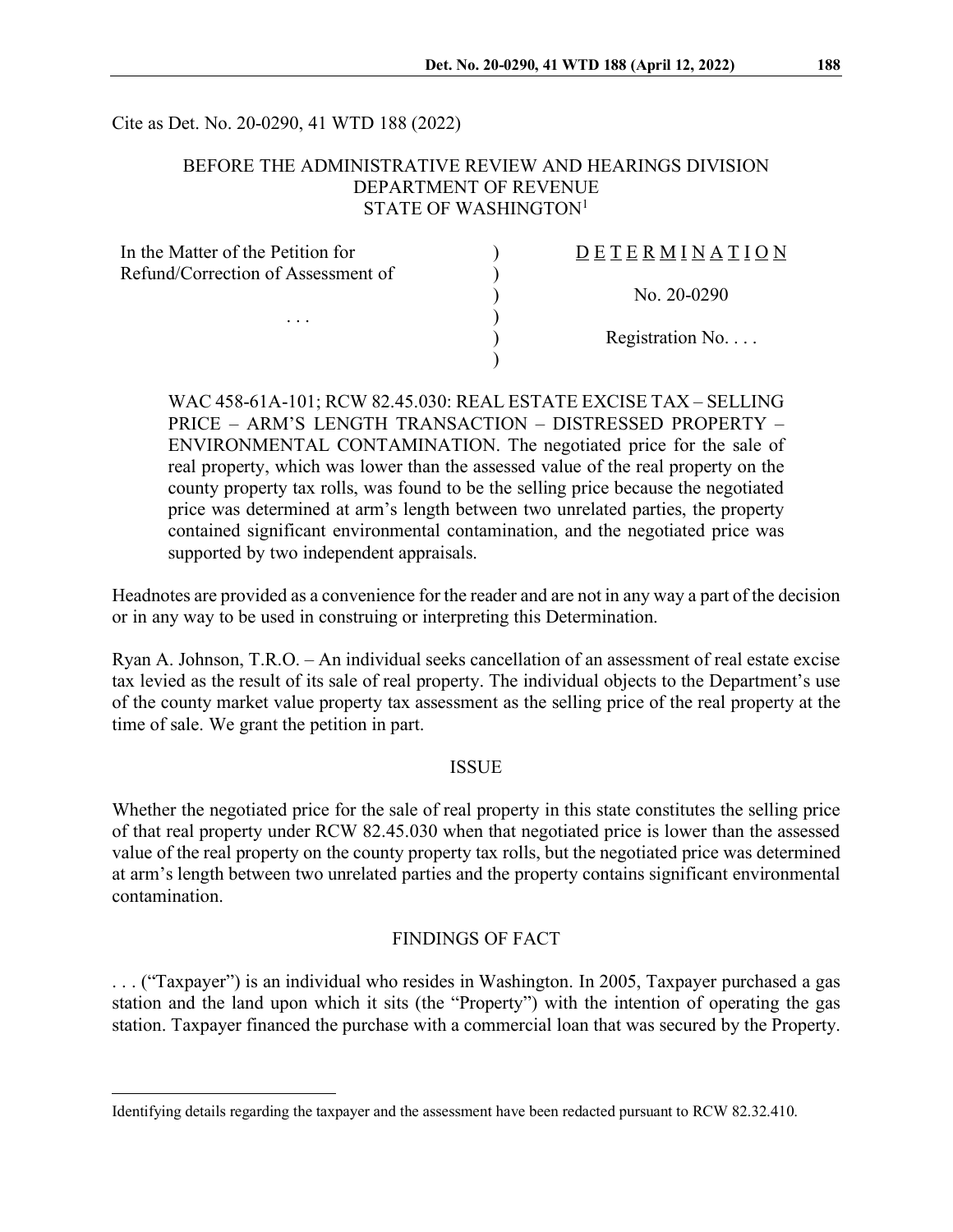At the time of purchase, the Property was not operational as a gas station. It required interior and exterior remodeling as well as cleanup from environmental contamination. The realtor who brokered the sale told Taxpayer that environmental cleanup would only cost about \$. . . . Taxpayer spent \$... [five times the realtor's estimated amount] fixing the exterior of the gas station and ... the gas pumps before he was able to reopen the gas station in 2006.

Taxpayer applied to refinance the loan secured by the Property in 2010. The Property was appraised at this time. The appraiser valued the Property at \$. . . in total as a going concern and at \$. . . [a lesser amount] for only the real property. Included in the refinance agreement were provisions to test for additional environmental contamination and to pay for any necessary cleanup uncovered thereby. One such provision required that Taxpayer place \$. . . into escrow to be set aside for any future environmental cleanup. Separate from the money placed in escrow, Taxpayer paid a consulting company ("Consultant") to take soil and groundwater samples, which were then examined by the Washington Department of Ecology ("Ecology").

Invoices from Consultant show that Taxpayer paid \$. . . to Consultant for the sampling at the Property and other related activities. Correspondence from Consultant indicates that additional sampling would cost Taxpayer another \$. . ., without reference to actual cleanup of the contamination at the Property. Because this process identified contamination, but never actually resulted in any cleanup, the \$. . . Taxpayer placed into escrow for cleanup was never dispersed.

Taxpayer refinanced again in 2014. Taxpayer provided a copy of the resulting appraisal, dated September 4, 2014. The 2014 appraisal values the Property under two scenarios: a hypothetical value, if it had no environmental contamination, of \$. . . [amount less than the 2010 appraised value]; and an as-is value of "Less than \$. . . [2014 appraised value]." The appraisal explains that \$. . . [approximately 95%] of the hypothetical value is represented by the value of the Property itself. According to his website, the appraiser specializes in gas stations and other trade-related properties with intertwined business and real estate components. The appraiser notes that the environmental contamination at the Property affects both the soil and the groundwater.

The 2014 appraisal incorporates two different valuation methods: the income approach, which seeks to value a property by determining its potential to generate income; and the sales approach, which seeks to value a property based upon the values of similar properties in the relevant market. The appraiser did not apply the cost approach, which estimates the depreciated cost of a property's site and improvements, stating that it is not a significant consideration for buyers and sellers of similar properties. The appraiser states that most buyers are store operators as opposed to real estate investors.

In 2016, the bank holding the promissory note associated with Taxpayer's loan secured by the Property, sold the note to a third party  $\dots$ <sup>[2](#page-1-0)</sup> Shortly thereafter, the third party initiated non-judicial foreclosure proceedings against Taxpayer. Taxpayer sued to challenge. The dispute was eventually resolved in 2017 when a mediator determined that . . . [the third party] did not have legal grounds to foreclose.

<span id="page-1-0"></span> $2$  Prior to purchasing the note, ... [the third party] offered to buy the Property from Taxpayer. Feeling that the offer was far too low, Taxpayer rejected it.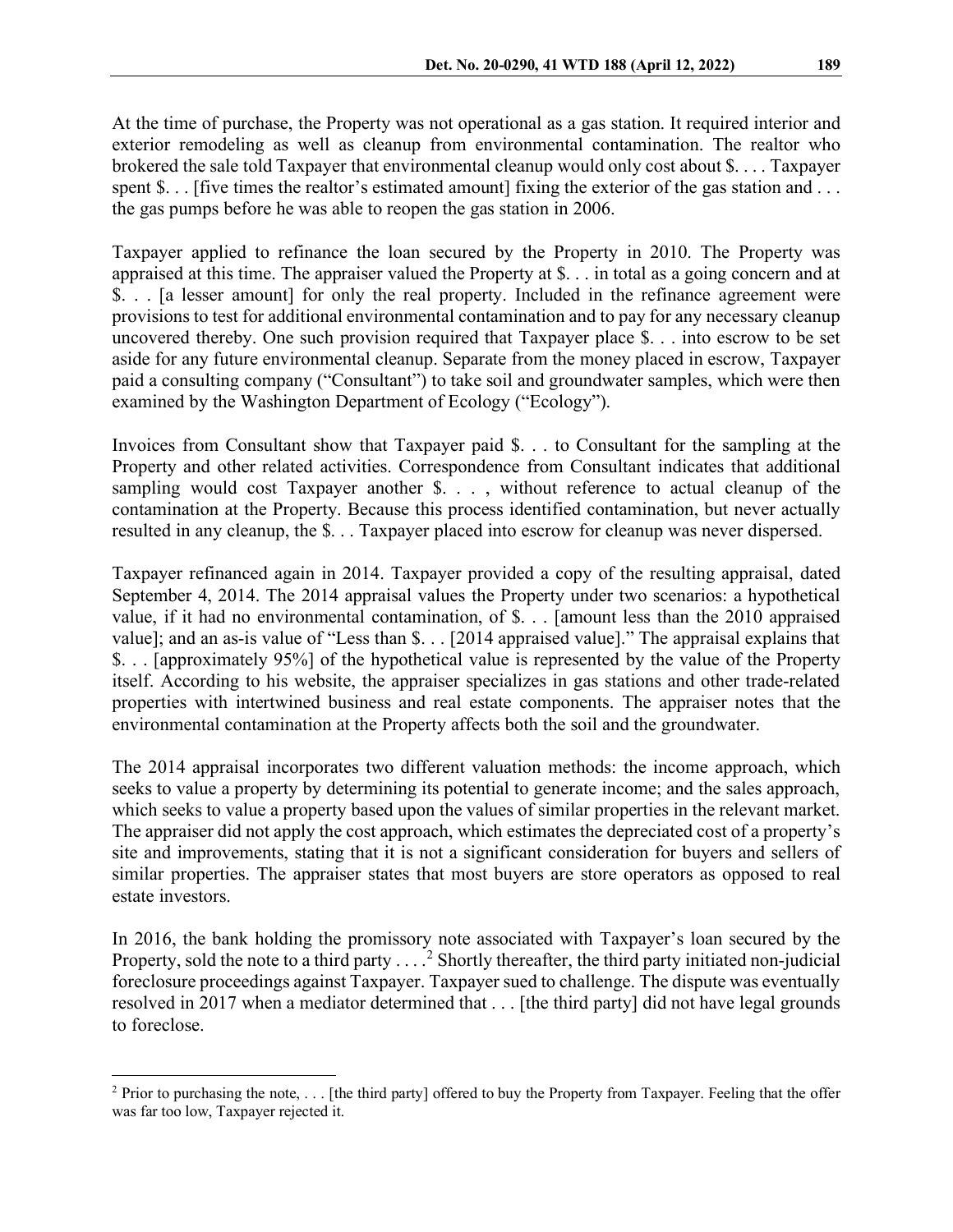During the legal battle with . . . [the third party], Taxpayer decided to list the Property for sale. Listing agreements show that Taxpayer listed the Property for  $\{500,000\}^{[3]}$  $\{500,000\}^{[3]}$  $\{500,000\}^{[3]}$ ... in [early] 2016, then again in [late] 2016 and [early] 2017 at the same price. The final listing agreement, dated [late] 2017, does not specify a listing price, but is accompanied by a sales flier that advertises the selling price of the Property as \$[600,000]. The eventual buyer contacted Taxpayer around the time that the final listing agreement was executed. After extensive negotiations, the buyer purchased the Property from Taxpayer for \$[\[4](#page-2-1)50,000],<sup>[4]</sup> with the sale closing [in] 2018. The [sales] price of \$[450,000]... is reflected in both the sale agreement and in the final closing statement prepared by the escrow company. The closing statement also indicates that \$ . . . of the sales price reimbursed the amount that Taxpayer had placed in escrow for environmental cleanup as a condition of the 2010 refinance. Taxpayer was not related to the buyer.

Taxpayer and the buyer completed a real estate excise tax ("REET") affidavit [in] 2018 and recorded it with the county auditor thereafter. The REET affidavit lists the gross selling price for the Property as  $$[400,000]$ ... and its assessed price on the county tax rolls as  $$[750,000]$ ... Taxpayer paid REET based upon the \$[400,000]. . . [gross selling price] stated on [the] REET affidavit.

Taxpayer listed the [gross] selling price in the REET affidavit as \$[400,000]. . . , as opposed to the \$[450,000]. . . [sales price] shown in the sale agreement and closing statement, based upon an attachment to the REET affidavit titled Business Opportunity Real Estate Addendum (the "Addendum"). The Addendum is an excerpt from the sales agreement, which is intended to delineate the portion of the selling price attributable to the Property from that which is attributable to gas station business opportunity. Notably, the Addendum, as attached to the REET affidavit, differs from how it reads as part of the sales agreement. In the sales agreement, the Addendum lists the portion of the sales price attributable to the business opportunity as "TBD." However, on the Addendum attached to the REET affidavit, the TBD is circled and a line is drawn extending from the circle to the margin where someone wrote "\$[50,000]. . . [the difference in amounts between the sales price shown in the sale agreement, and the selling price listed by Taxpayer in the REET affidavit]." Neither Taxpayer nor the buyer initialed next to this purported change on the Addendum. There are four separate changes made to other provisions of the sales agreement that are written in the margins.<sup>[4]</sup> However, each such change is initialed by both Taxpayer and the buyer.

Review of the county tax rolls shows that the county assessor valued the Property at \$[800,000]. . . in 2014, \$[750,000]. . . in 2016 and 2017, and then increased the assessed value to \$[900,000]. . . in 2018. This value change from 2017 to 2018 represents a . . .  $[20\%]^{[5]}$  $[20\%]^{[5]}$  $[20\%]^{[5]}$  increase. The county tax rolls further show that, since the sale, the assessed value of the Property has decreased to \$[650,000] . . . , as of 2020.

The Department's Audit Division ("Audit") became aware of the sale of the Property and selected the transaction for review. Audit requested additional information from Taxpayer about the sale, which Taxpayer provided. Audit concluded that the sales price did not represent the true value of

<span id="page-2-0"></span><sup>[&</sup>lt;sup>3</sup>] [This is not the actual listing price. A proxy number was substituted for the redacted actual listing price to protect taxpayer confidentiality. All bracketed numbers (other than actual percentages) in the remainder of the determination are proxy numbers.]

<span id="page-2-1"></span> $[$ <sup>4</sup>] [This price excludes the cost of the store inventory, for which the buyer paid \$....]

<span id="page-2-2"></span><sup>[&</sup>lt;sup>5</sup>] [Actual percentage.]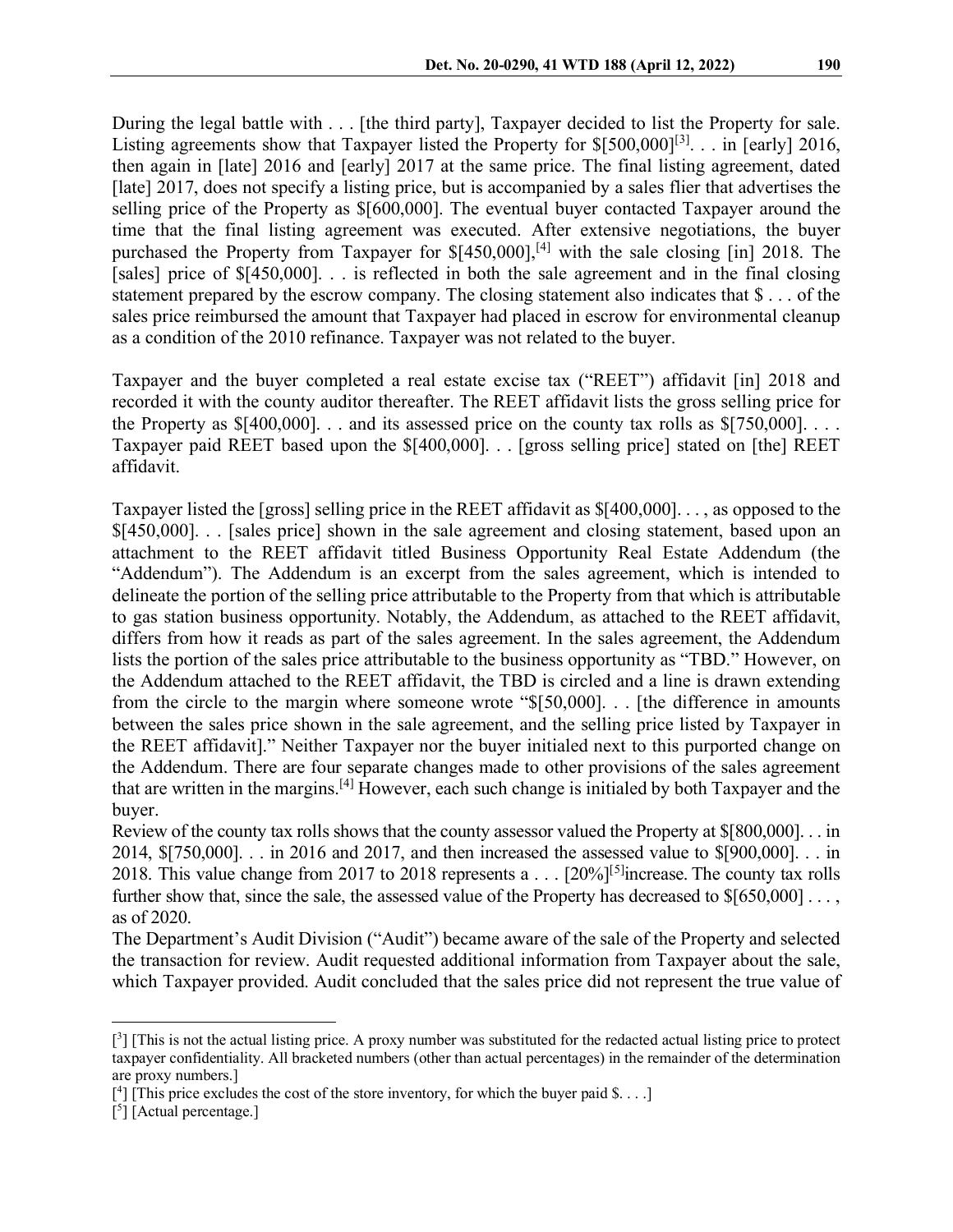the Property, but that the assessed value did. Accordingly, Audit issued a tax assessment ("Assessment") against Taxpayer for the difference between the REET paid and that due on the assessed value on the [2018] county tax rolls of \$[900,000]. . . , penalties, and interest. The Assessment comprises \$. . . in REET, a substantial underpayment penalty of \$. . . , and \$. . . in interest. Taxpayer timely filed a petition for review (the "Petition") of the Assessment.

In support of the Petition, Taxpayer asserts that the assessed value as it appeared in the county tax rolls at the time of the sale did not represent the true and fair value of the Property. Taxpayer asserts that the listing agreements are a better measure because they involve realtors who, through professional experience, are good judges of property values in the relevant market. Further, Taxpayer asserts that the purchase price is completely reasonable when compared to the 2014 appraised value . . . .

Taxpayer also asserts that the county assessor's adjustments to local property values were inconsistent in the years leading up to the sale of the Property. Taxpayer submitted a case study of three properties that neighbor the Property, which shows that their assessed values grew at vastly different rates from 2014 through 2018. The assessed value for the first, a bar and grill, grew only about 2% over that time, while those of a motel and competing gas station grew 12% and 21%, respectively, whereas the assessed value of the Property increased by . . .  $[20\%]^{[6]}$  $[20\%]^{[6]}$  $[20\%]^{[6]}$  from 2017 to 2018.

Taxpayer asserts that the fact that both the 2010 and 2014 appraisals included the gas station income in the calculation of the value of the Property does not negate the relevance of those appraisals to measuring the basis for REET, as Taxpayer asserts that the business had little value apart from the Property itself. Taxpayer asserts that the environmental contamination at the Property is well documented and supports that the sale price, rather than the assessed value on the county tax rolls, was the true and fair value of the Property at the time of sale.

Audit issued a response to the Petition in which it stated its position that Taxpayer has not submitted documents sufficient to show that the sales price was the true and fair value of the Property at the time of sale. Audit asserts that the selling price of the Property was a nominal selling price. Audit asserts that probative value of the 2010 and 2014 appraisals is undercut by both the fact that they take into account the income from the gas station and that neither was performed within a year of the sale. Audit also concluded that the closing statement for the sale constitutes evidence that there was no environmental contamination on the Property because it shows that the . . . [amount] that Taxpayer had placed in escrow for environmental cleanup was repaid to Taxpayer as part of the sale.

# ANALYSIS

REET is imposed upon the sale of real property in Washington. RCW 82.45.060. "'[R]eal property' means any interest, estate, or beneficial interest in land or anything affixed to land . . . ." RCW 82.45.032(1). REET is measured by the "selling price." RCW 82.45.030.

<span id="page-3-0"></span><sup>[6] [</sup>Actual percentage].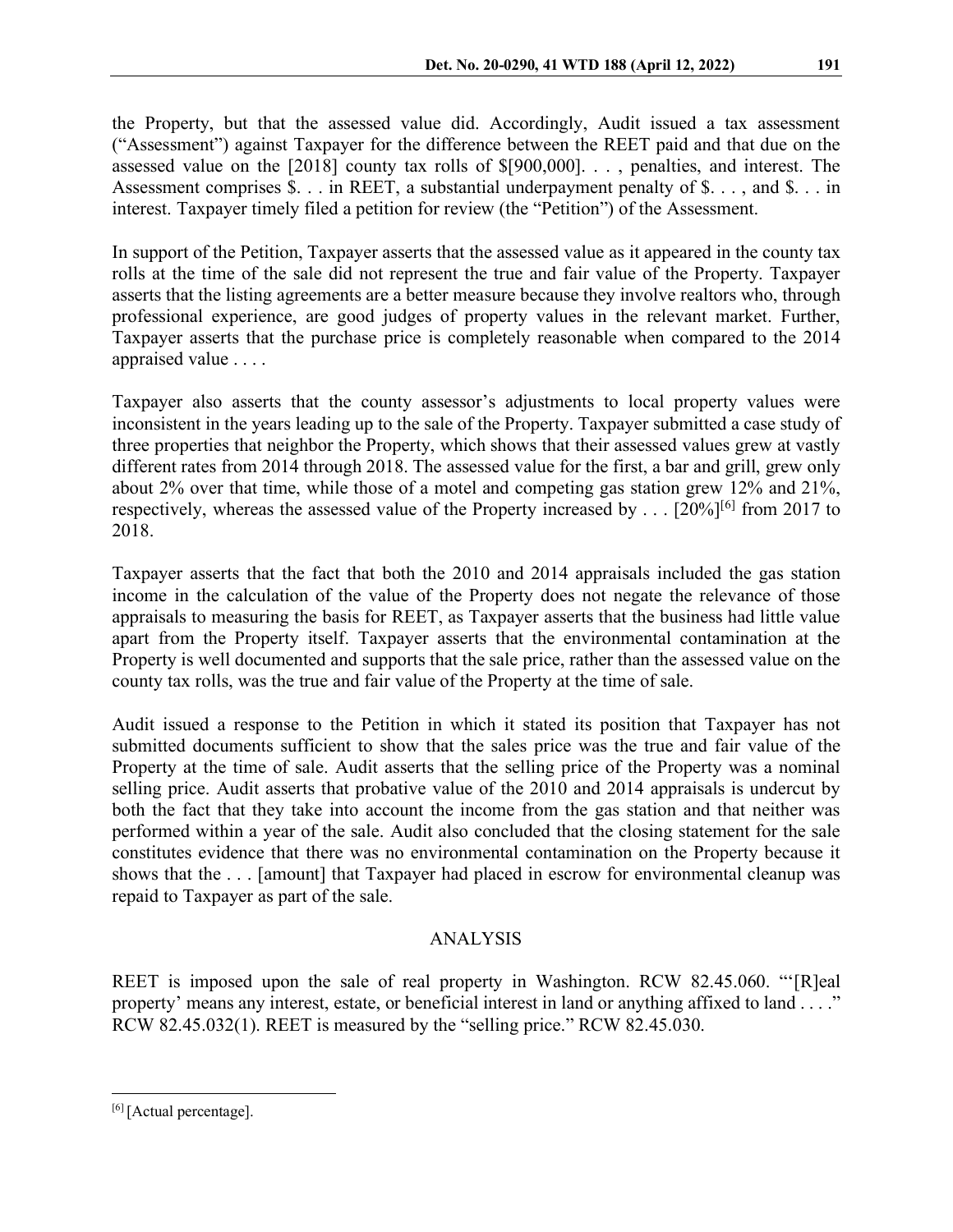RCW 82.45.030 defines "selling price" as follows:

(1) As used [for REET purposes], the term "selling price" means the true and fair value of the property conveyed. If property has been conveyed in an **arm's length transaction between unrelated persons**for a valuable consideration, a **rebuttable presumption exists that the selling price is equal to the total consideration** paid or contracted to be paid . . . .

(Emphasis added.) [*See also* WAC 458-61A-102(22) (definition of "selling price").]

We recently addressed what constitutes an arm's length transaction in Det. No. 18-0232, 39 WTD 130 (2020). Therein, we stated:

In general, an arm's length sale involves "a transaction negotiated by unrelated parties, each acting in his or her own self-interest; the basis for a fair market value determination." Black's Law Dictionary 100 (5th ed. 1979); *see also Washington v. Kleist*, 126 Wn.2d 432, 434, 895 P.2d 398 (1995) ("'Market value' is defined in this state as the price which a well-informed buyer would pay to a well-informed seller, where neither is obliged to enter into the transaction").

Here, Taxpayer and the buyer are unrelated parties who negotiated for several months before arriving at the final sales price. Audit does not assert to the contrary. While not required in every sale at arm's length, such extensive negotiations here further support that each party was acting in its own self-interest and that neither was obliged to enter into the transaction. We find that the sale at issue in this matter was an arm's length transaction between unrelated parties and turn now to whether the facts presented rebut the presumption in RCW 82.45.030(1).

We cannot determine true and fair value based on speculation, but must look to the objective evidence. *See In re Westlake Ave*., 40 Wn. 144, 150, 82 P.279 (1905). As the court stated in *In re Westlake*, market value is not limited to the value of the property to the owner. Instead,

The market value of property is the price which it will bring when it is offered for sale by one who desires, but is not obliged, to sell it, and is bought by one who is under no necessity of having it. In estimating its value, all the capabilities of the property, and all the uses to which it may be applied or for which it is adapted, are to be considered, and not merely the condition it is in at the time and the use to which it is then applied by the owner. It is not a question of the value of the property to the owner . . . .

*Id.*; *see also Donaldson v. Greenwood*, 40 Wn.2d 238, 252, 242 P.2d 1038 (1952) ("'Fair market value' means neither a panic price, auction value, speculative value, nor a value fixed by depressed or inflated prices. . . .[but the amount] a purchaser willing, but not obliged, to buy the property would pay an owner willing, but not obligated, to sell it.")

The court's analysis in *Westlake* is reflected in WAC 458-61A-101(2)(c), which states that "true and fair value" is defined as "market value, which is the amount of money that a willing, but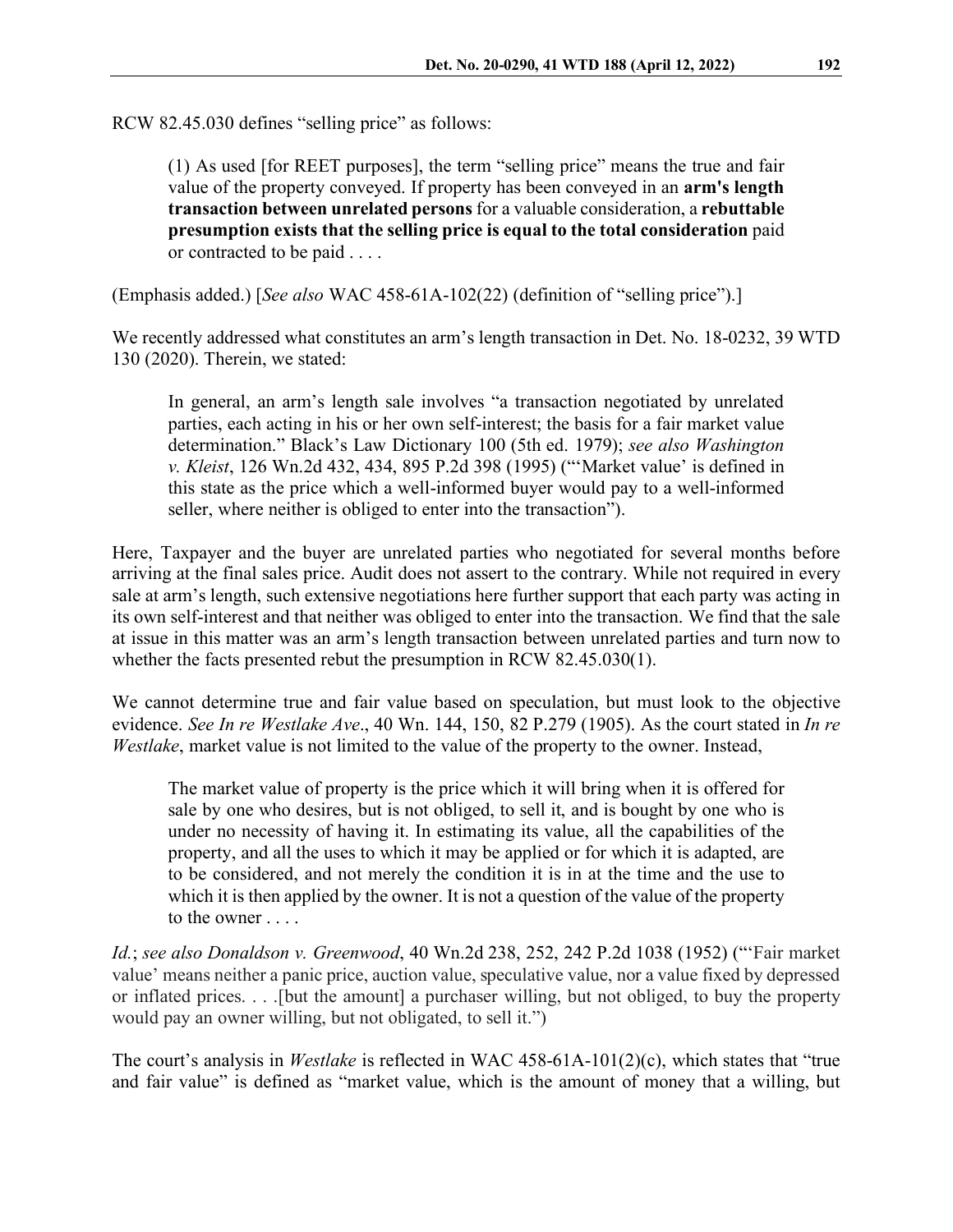unobliged, buyer would pay a willing, but unobligated, owner for real property, taking into consideration all reasonable, possible uses of the property."

We have previously found the fact that a property was sold at a significant discount as sufficient to rebut the presumption under RCW 82.45.030(1) that the selling price represents the true and fair value of the property. [However, we have done so] only where the selling price was less than half of the value assessed on the county property tax rolls and the taxpayer fails to provide any justification for the discount. *See* Det. No. 17-0196, 37 WTD 053 (2018). In Det. No. 17-0196, we found that a steeply discounted sale price rebutted the presumption that the price was the true and fair value when that price was only 34% of the assessed value on the county property tax rolls and that taxpayer produced no appraisal of the property at issue or any other explanation for why the discounted sale price was acceptable to the seller. *Id*. at 54-56.

Here, Audit asserts that the selling price for the Property was so low in relationship to the assessed value maintained in the county property tax rolls that the difference rebuts the presumption under RCW 82.45.030(1). Taxpayer sold the Property for \$[450,000]. . . in 2018. At the time of the sale, the county tax rolls showed that the county assessor valued the Property at \$[900,000]. . . . Therefore, the selling price of the Property was . . .  $[58\%]^{[7]}$  $[58\%]^{[7]}$  $[58\%]^{[7]}$  of the value on the county tax rolls. The tax rolls also show that the Property had been valued at \$[800,000] . . . in 2014, at \$[750,000]. . . in 2016 and 2017, and was decreased to \$[650,000]. . . in 2020.

Independent appraisals of the Property valued it at \$. . . [an amount less than the selling price] in total as a going concern and at \$. . . [an amount less than the selling price] for only the real property in 2010 and at \$. . . [an amount less than the selling price] in 2014. The 2014 appraisal was performed by an appraiser who specializes in gas station valuation and states that the valuation . . . assumes a hypothetical scenario where the Property had no environmental contamination. However, invoices and correspondence from Consultant make clear that the Property contains contamination that affects both the soil and the groundwater as they show several phases of sampling and significant charges to determine the extent of the contamination.

Audit asserts that the appraisals are not probative because they did not occur within a year of the sale and that the closing agreement from the sale shows a lack of environmental contamination. We disagree. While the appraisals cannot be used to show what the true and fair value of the property was because they did not value the property at the time of the sale at issue, they can be used as evidence to show that the property was worth less than the property tax assessed value (or, that the negotiated sales price was the true and fair value of the property). This is because they show that the property would have a lower value because of the environmental contamination. The evidence provided further shows that Taxpayer incurred expenses to evaluate the extent of contamination, but did not actually clean up the property. This evidence, taken together, shows why the property would be sold for less than the value assessed on the property tax rolls.

The facts in this matter are unlike those in Det. No. 17-0196, where we found the sale of a property at a significant discount was sufficient to rebut the presumption that the selling price represents the true and fair value of the property. There, the selling price was only 34% of the value on the county tax rolls and the taxpayer gave no explanation of why it accepted the price. Here, the selling

<span id="page-5-0"></span><sup>[7] [</sup>This is the actual percentage rather than the 50% percentage provided in the proxy numbers].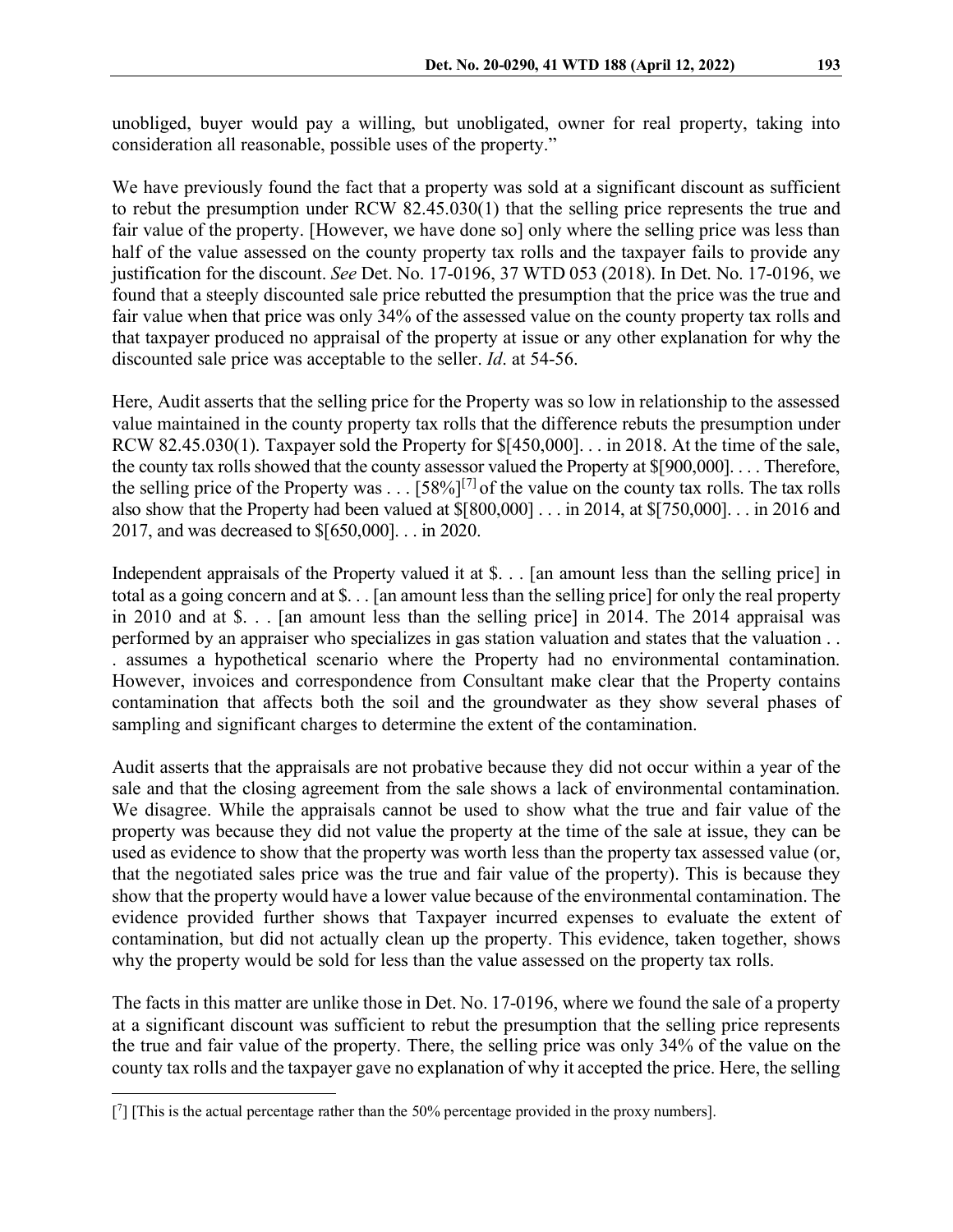price of \$[450,000]. . . is . . . [58%] of the assessed value for the Property on the county tax rolls. Further, Taxpayer has produced evidence to support the difference between the selling price and the value on the county tax rolls and that the property was worth less than the amount shown on the property tax rolls. As we found above, the sale of the Property was an arm's length transaction between unrelated parties. Considering circumstances surrounding the sale, there is nothing in the facts to rebut the presumption that the selling price represents the true and fair value of the Property. We turn next to whether the selling price was nominal.

A selling price in a real property transaction may still be set aside as the basis for REET and replaced with the value assessed in the county tax rolls if it is a nominal selling price. RCW 82.45.100(4); WAC 458-61A-303(6)(b). RCW 82.45.100(4) states:

If upon examination of any **affidavits** or from **other information** obtained by the department or its agents it appears that all or a portion of the tax is unpaid, the department must assess against the taxpayer the additional amount found to be due plus interest and penalties.

(Emphasis added.)

WAC 458-61A-303 is the Department's administrative rule that addresses REET affidavits. It requires that affidavits be "complete," and states:

[A]n affidavit is incomplete if any required information is omitted or obviously incorrect, such as the use of a nominal selling price. A nominal selling price is an amount stated on the affidavit that is **so low in comparison with the fair market value assessment stated on the property tax rolls that it would cause disbelief by a reasonable person**. In the case of a nominal selling price, the county assessed value will be used as the selling price, unless there is an independent appraisal showing a greater value.

WAC 458-61A-303(6)(b) (emphasis added).

Audit asserts that the selling price of the Property was a nominal selling price under WAC 458- 61A-303(6) and that the value shown on the county tax rolls should replace the selling price as the measure of REET. We disagree. As we stated above, the two independent appraisals and documented environmental contamination are evidence to support why the selling price is the true and fair value of the Property. In light of such evidence we find that no reasonable person would experience disbelief in comparing the selling price with the value on the county tax rolls. Thus, we find that [the sales price was not a nominal selling price under WAC 458-61A-303(6)].

However, the REET affidavit is incomplete under RCW 82.45.100 and WAC 458-61A-303(6)(b) insofar as it lists the gross selling price for the Property as \$[400,000]. . .. Taxpayer paid REET to the Department on that amount. The sales agreement and the closing agreement both list the selling price of the Property as  $$[450,000]$ ...